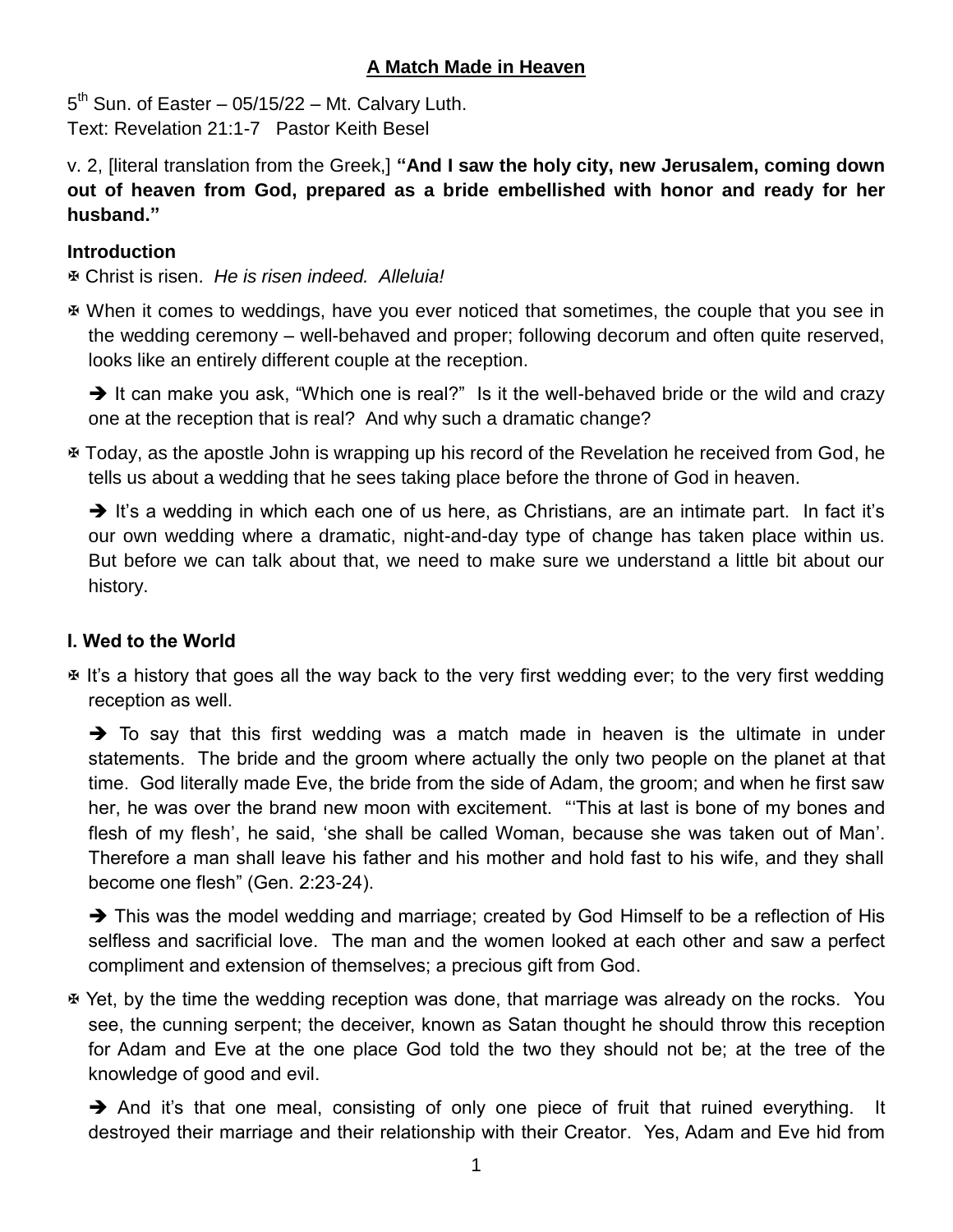God, tried to justify themselves and refused to confess their own sinful part in their marriage conflict by accusing and pointing fingers at each other. Not only was their perfect marriage on the rocks because of that satanically catered meal of the forbidden fruit, but their entire lives were too. God had made it very clear from the start in Genesis 2:17, "In the day that you eat of [the fruit] you shall surely die".

 $\rightarrow$  That shows us how dangerous just one sinful act of indiscretion can be to a relationship. It only took one bite each, from one piece of the forbidden fruit to divide that perfect couple. Though Adam and Eve stayed married, their marriage would now have strife, misunderstandings, selfishness, lack of leading on the man's part, a desire to dominate on the woman's part, a loss of love, bitter words, and other great shame and vice – where before there was none of that.

 And we see the results of that fallen nature in the offspring of their once perfect union as their son, Cain killed his brother Abel. But that's what life was like after that first corrupt wedding reception at the tree. From that time forth Adam and Eve, and all of their descendants had become wed to the world.

 $\rightarrow$  Yes, their bond to sin and death became your problem and mine now today. Their new, sinful nature was passed down to every tribe, clan, nation, family, everyone. And you know what that nature has brought you? A divorce; a separation between us and our God because of our marriage to this sin-filled world.

 $\rightarrow$  The real problem is that by being married to the world and its thoughts, we have become wed to the most domineering and abusive spouse there is – for the devil himself is the prince of this world according to Ephesians 2:(1-3) and he is the main agitator. Our bond to this world ends in domestic violence against each of our souls every day. This abusive marriage brings each of us a life of tears, bitter mourning and grief, pain upon pain, and, ultimately, death – both physical and spiritual.

#### **II. Wedding of Jesus - His Bride Announcement**

 But listen to what God has given us in our Epistle Reading from Revelation 21 today. His messenger, the angel announces hope for all of us who have been ruined by our nature, and abused by the world. He announces a bond of joy in Jesus. He proclaims healing for our wounds; especially the deep, sin-festering wounds of the soul.

 $\rightarrow$  The angel announces restoration, love, happiness, and, above all, resurrection and new life from the dead. He proclaims the wedding of Jesus to His Church of all believers. The entire wedding announcement is verses 2-4, "And I saw the holy city, new Jerusalem, coming down out of heaven from God, prepared as a bride adorned for her husband. And I heard a loud voice from the throne saying, 'Behold, the dwelling place of God is with man. He will dwell with them, and they will be His people, and God Himself will be with them as their God. He will wipe away every tear from their eyes, and death shall be no more, neither shall there be mourning, nor crying, nor pain anymore, for the former things have passed away' ".

 From the moment of that first corrupt wedding reception, God's plan to address the damaged relationship went into effect. He promised that His Son, Jesus would come to us, to "dwell with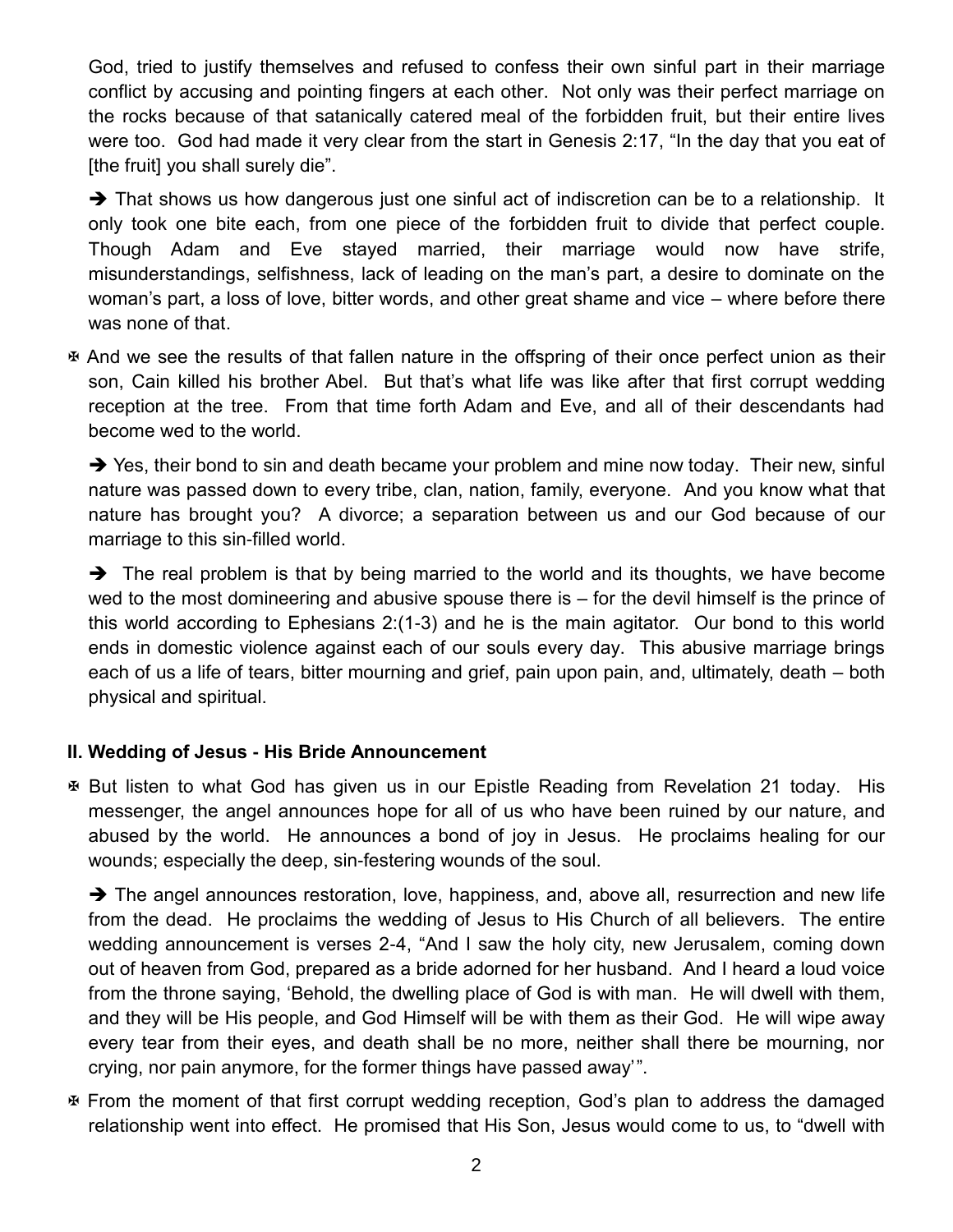man". That took place when Jesus became incarnate – that is He took on our human flesh, yet still He remained the divine Son of God.

 $\rightarrow$  As true God and true man, Jesus came to us sinners, to listen, to love, to rescue – yes, to woo us. Jesus came in search of a bride; not for an earthly marriage, but to find His Church. And He found her, called on her where she was shut up in her room of death and He won her heart. How? simply by His gracious Word and Spirit through the water and Word of baptism.

 Now John shows us the bride in His Revelation from God. He describes her as a city; the New Jerusalem, which is God's Holy Church; triumphant over sin and death in glory; dressed as a bride "adorned for her husband" according to verse two. The root word in the Greek for that word that's translated as "adorned" is "κοσμέω". It's were we get our English word "cosmetics". But this word speaks of so much more than just a woman who has put on makeup to look pretty. It refers to a complete transformation, where the bride in this case, has been "properly prepared" for her groom; "embellished with honor and decorum" deep down into her core.

 $\rightarrow$  When we understand the transformation that occurs in our baptism – how we who are dead in our sin are washed clean by the blood of Jesus and given new life as He robes us in His very own righteousness, we then see that this miraculous difference is accomplished by Jesus our bridegroom alone; by His sacrificial act of giving His life over to death in our place. Why? because of His impenetrable love for us, His bride!

 You see, what we have before us in our text today is the perfect description of the spiritual marriage between Jesus and His Church. Like the prophet Hosea, who was commanded to take a prostitute as a wife and to forgive her even when she strayed again in sin, so our Lord took to Himself in us a defiled bride; a sinful bride, a bride with nothing in her that should make Him love her.

→ Yet what does Jesus do? As a new and perfect Hosea, Jesus showers His bride, the Church, with His undeserved love. He wins her heart by His gentle Word and abundant forgiveness. Jesus works a holy separation between His people and their abusive relationship with the world and its ways.

 $\rightarrow$  So now, when believers come back in sorrow over their sin and in true repentance, Jesus speaks His love to them and restores them undeservedly to Himself.

#### **III. The Wedding Banquet – Now, not yet!**

 What you and I have then is exactly the opposite of the original wedding that was first a match made in heaven but soon ended up on the rocks because of a corrupt reception. Our wedding of Jesus to His Church begins on the rocks. For who would ever think that a marriage could be good if it begins with the death of the groom?

 $\rightarrow$  Yet, because Jesus rose from the dead on Easter, there is great joy, and great love for His Church! In fact, with that new life, Jesus fills our lives and our relationship with new hope. You and I have a new and confident hope because we live by God's grace alone, trusting in Jesus, and separated from our former abusive marriage to the world.